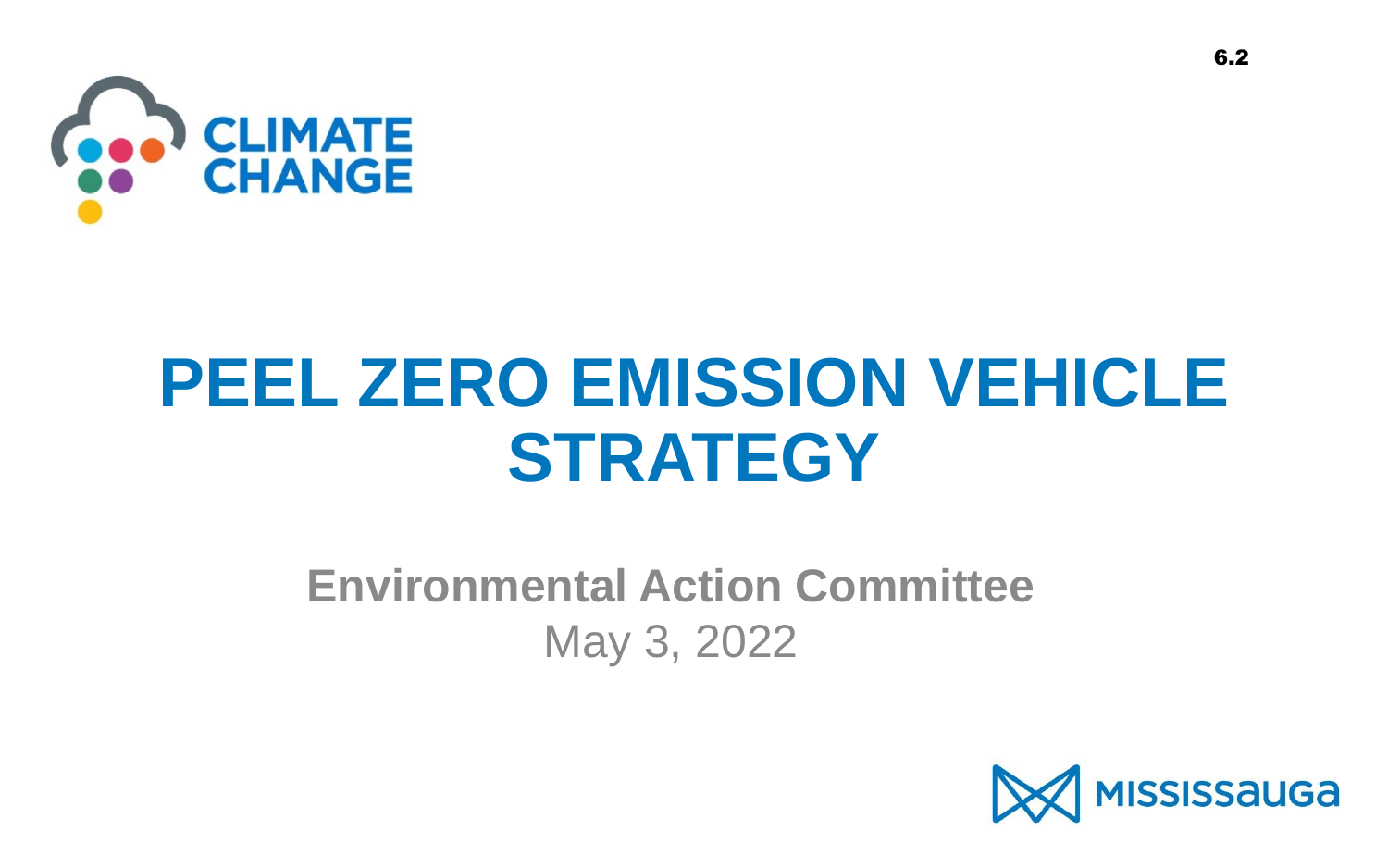## **STRATEGY OVERVIEW**

- **Initiative of the Peel Climate Change Partnership**
- The Strategy consists of a set of municipal actions that each municipality can undertake to accelerate ZEV adoption in their jurisdictions.
- Vehicles in scope are light-duty personal and commercial vehicles that contribute to community emissions – therefore, excluding municipal fleet and mid- or heavy-duty
- The actions are categorized as near-, medium- and long-term and will target a 5-year timeframe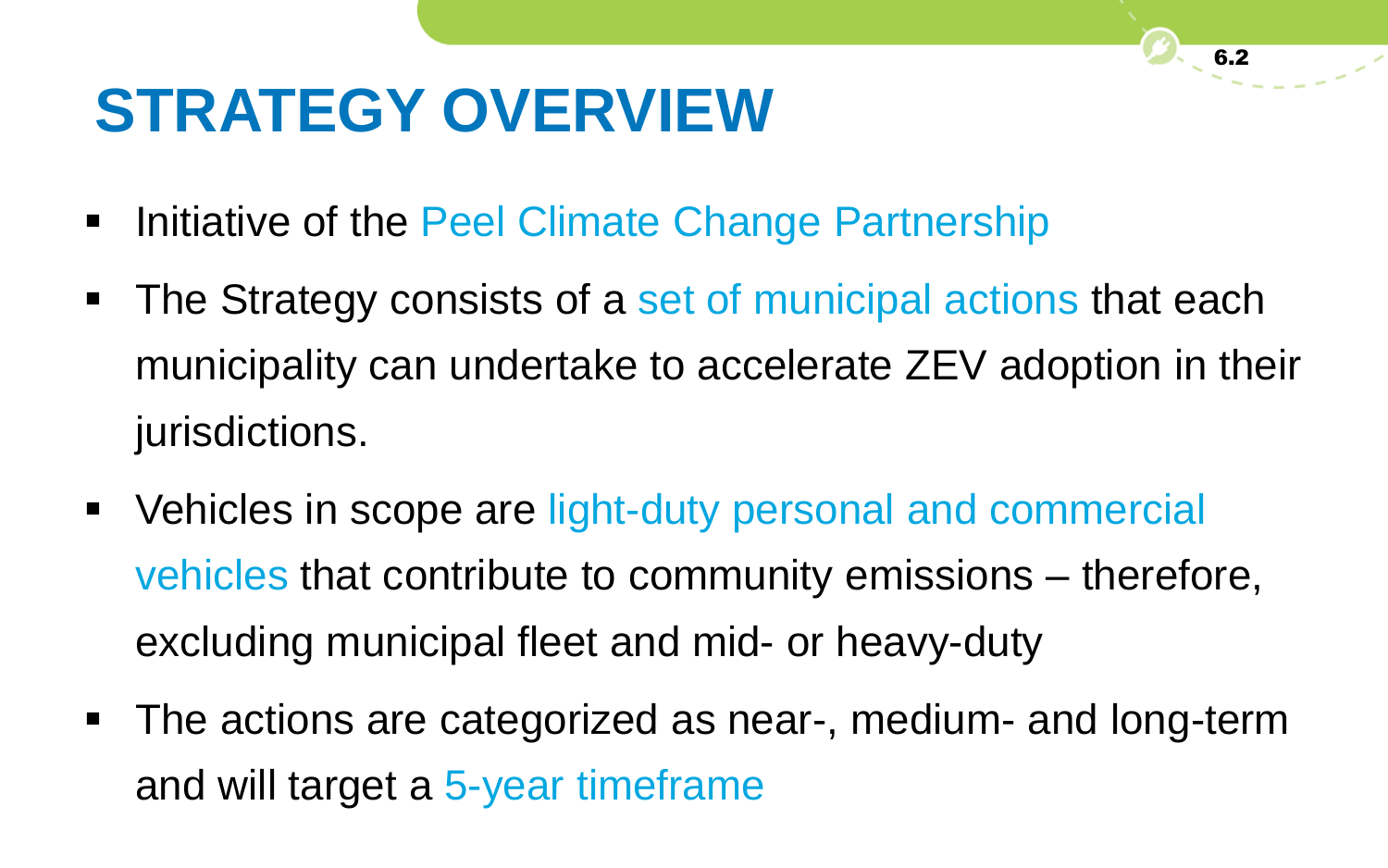## **STRATEGY GOALS**

- Reduce GHG emissions and air pollution from the transportation sector;
- **IMPROVE business and resident knowledge on the** benefits of ZEVs;
- **Increase ZEV driving experiences, availability, and** ownership;
- **Enhance planning processes and access to** charging infrastructure; and
- **Promote local job creation and economic** development.

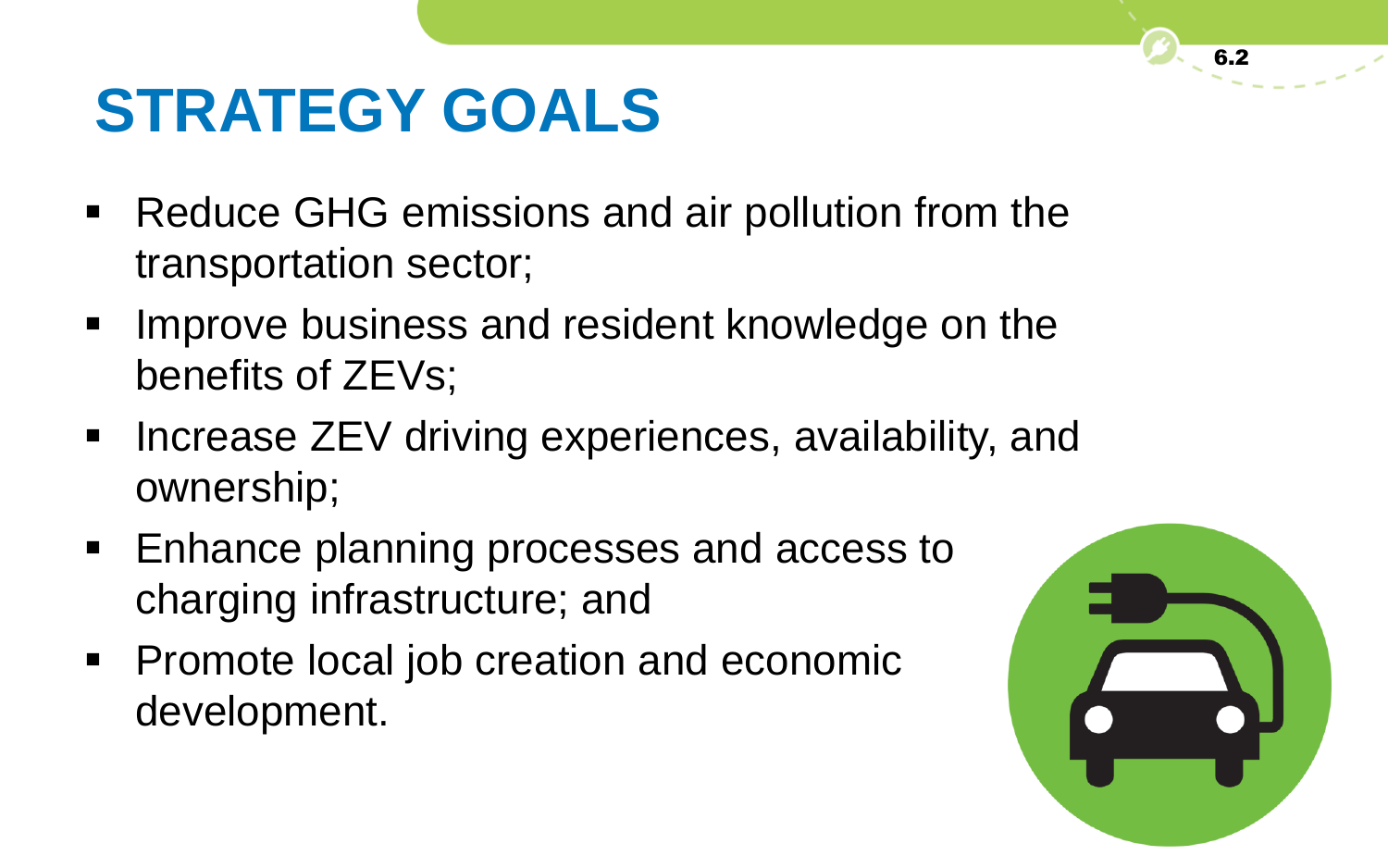### **STRATEGY DEVELOPMENT**

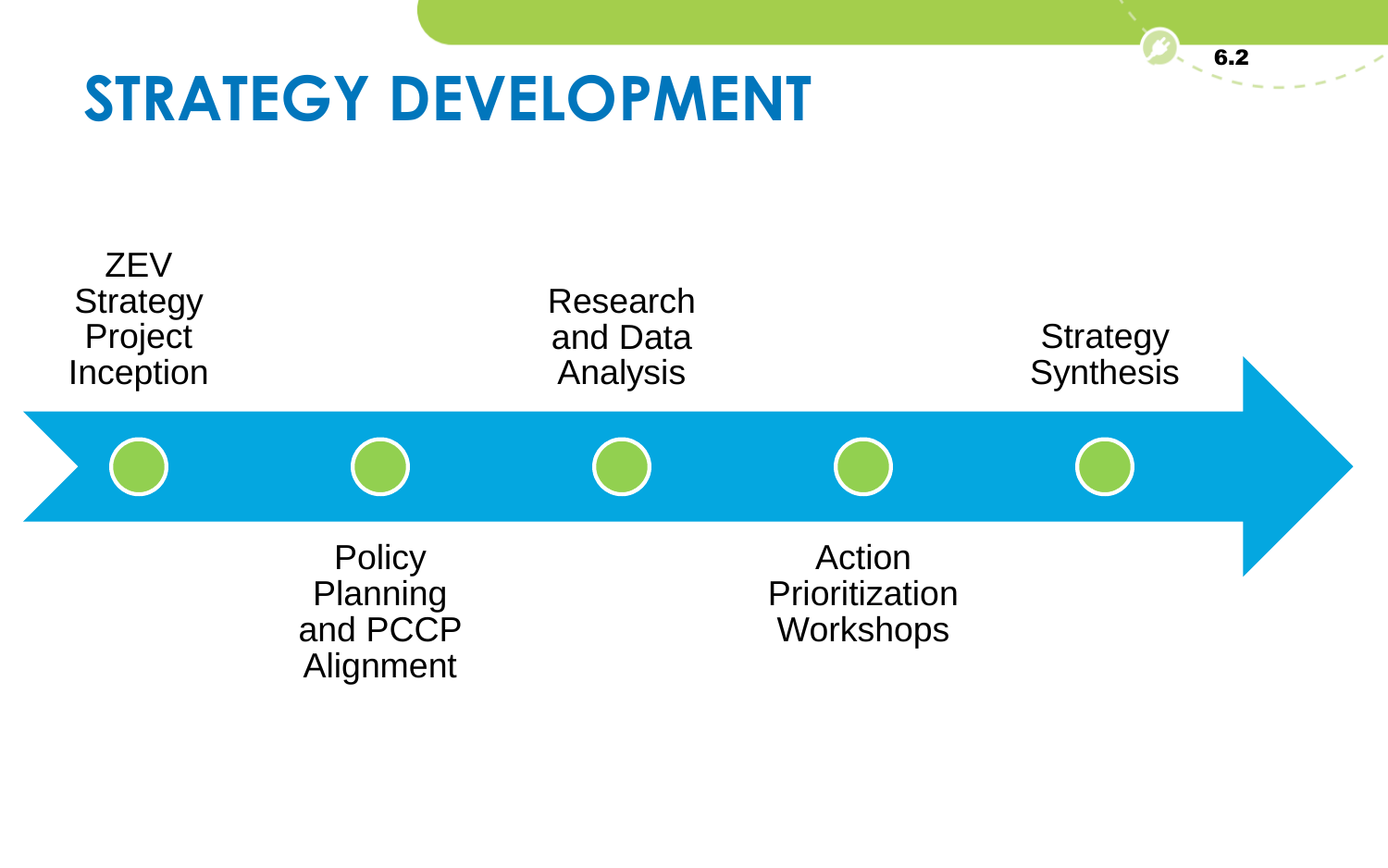## **COMMUNITY SURVEYS**

### 541 33 **Residents Businesses**



#### Top Reasons Unlikely to Purchase (Q12)



6.2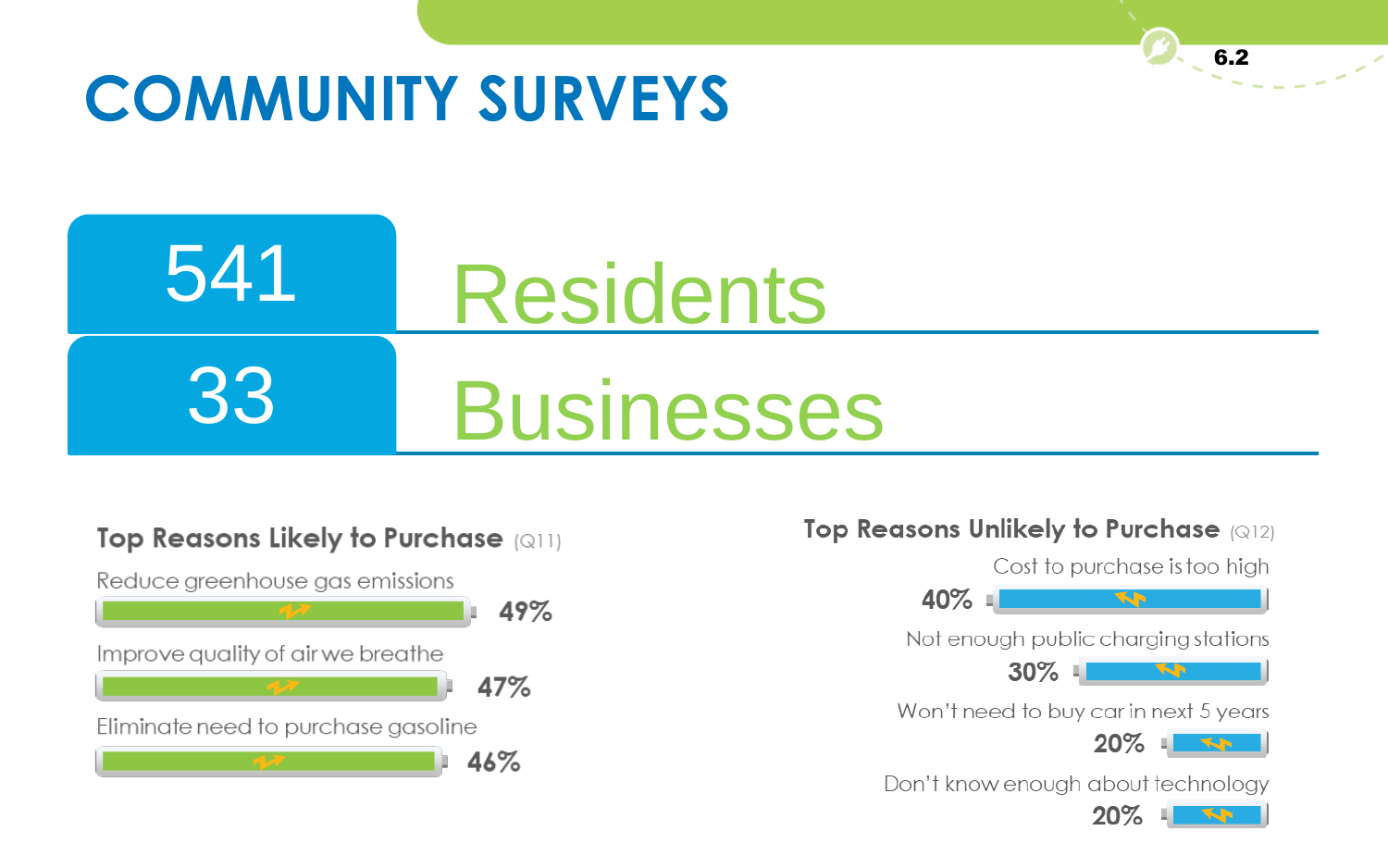## **RESEARCH STUDIES**

#### **Research Study #1: ZEV Uptake Scenarios**

**IDED** Investigated the region and neighbourhood-specific ZEV uptake scenarios for the Region of Peel for 2021, 2026 and 2035.

#### **Research Study #2: Grid Impact Model**

 Estimated electricity demand throughout the Region of Peel due to ZEVs; assess the capacity on the local electricity grid; and to determine where areas of high demand may occur.

#### **Research Study #3: Socioeconomic Impact Analysis**

Assessed potential job creation in the Region of Peel as a result of increased ZEV uptake.

#### **Research Study #4: Health Impacts, Climate Change and Total Cost of Ownership**

 Evaluated existing research on the impact ZEVs have in improving human health, reducing GHG emissions, and increasing financial benefits to ZEV owners.

#### **Best Practice Action Research**

 An extensive list of potential ZEV Strategy actions was developed through a best practice research scan of similar municipal plans in Ontario, and more broadly throughout Canada and internationally.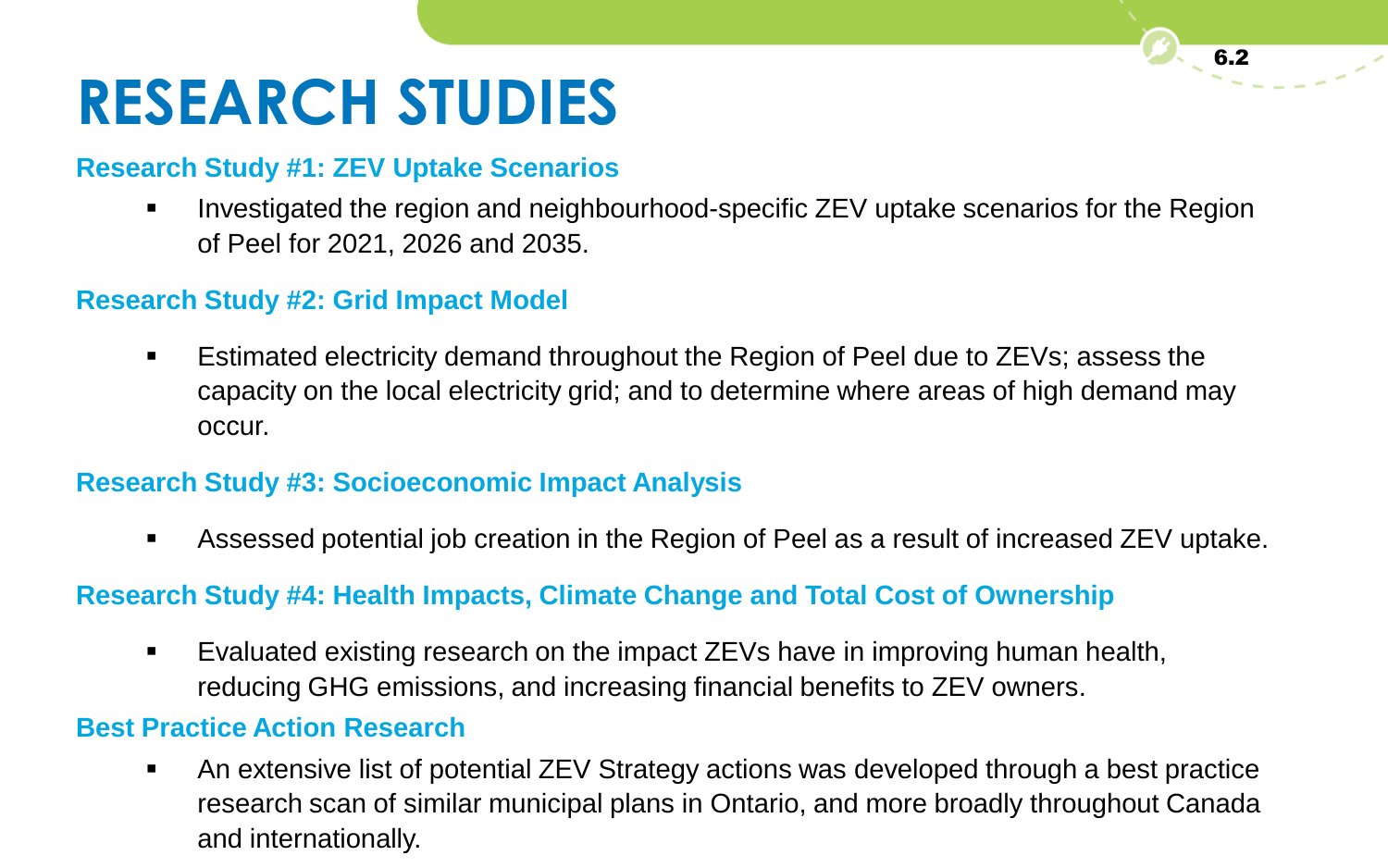## **TAKING ACTION**

The ZEV Strategy focuses on five areas that reflect PCCP Members' role in enhancing ZEV adoption throughout the region by:

- 1. Expanding Access to Public EV Charging Stations
- 2. Enhancing ZEV Education and Awareness
- 3. Enhancing Private Investments into ZEVs and Charging **Infrastructure**
- 4. Embedding ZEV Infrastructure Considerations in the Planning Process
- 5. Advocate, Implement and Report collectively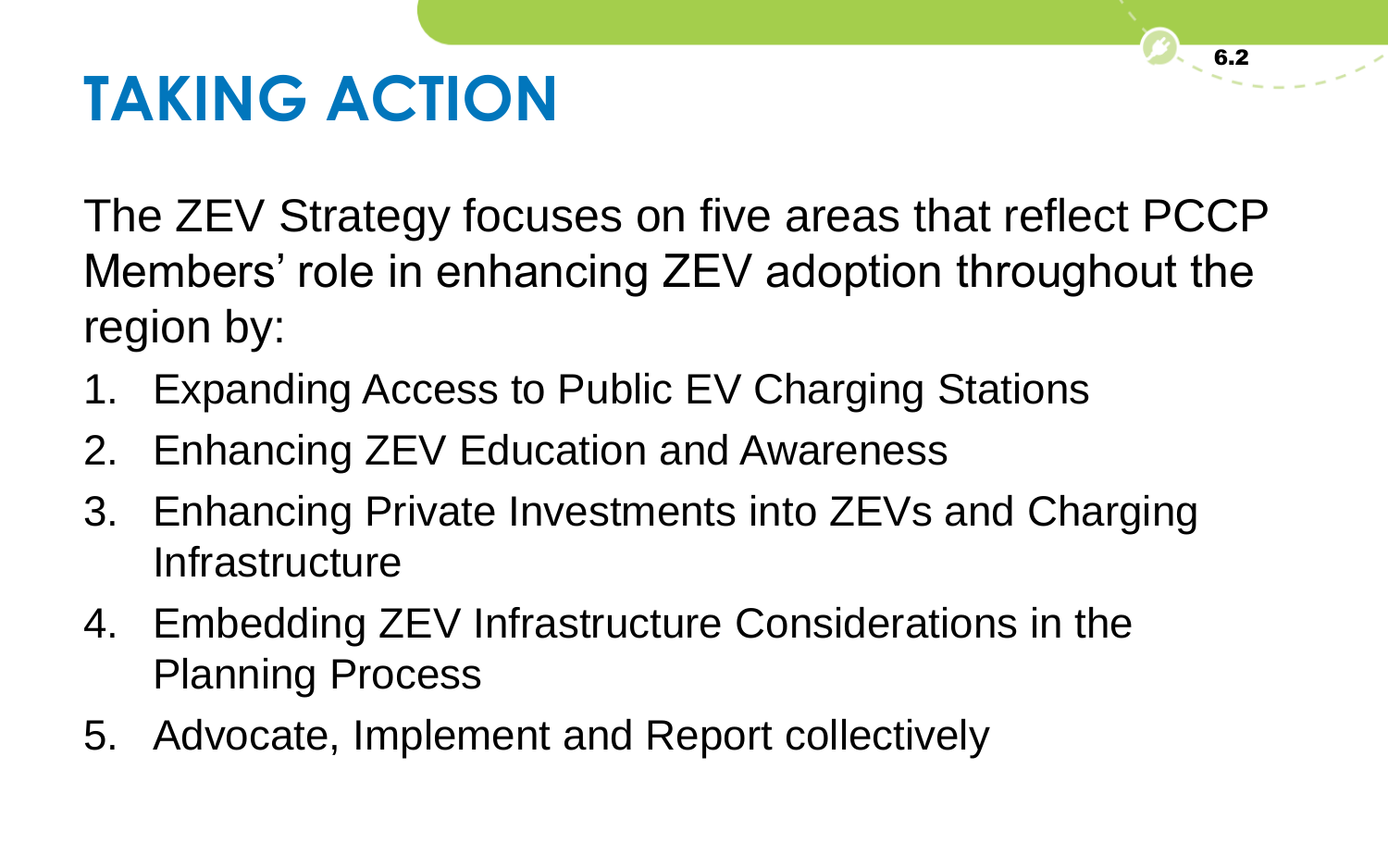### **EXPANDING ACCESS TO PUBLIC ZEV CHARGING STATIONS**

 Actions in this section focus on supporting sufficient and equitable access to charging stations, and enhancing awareness of their locations.





6.2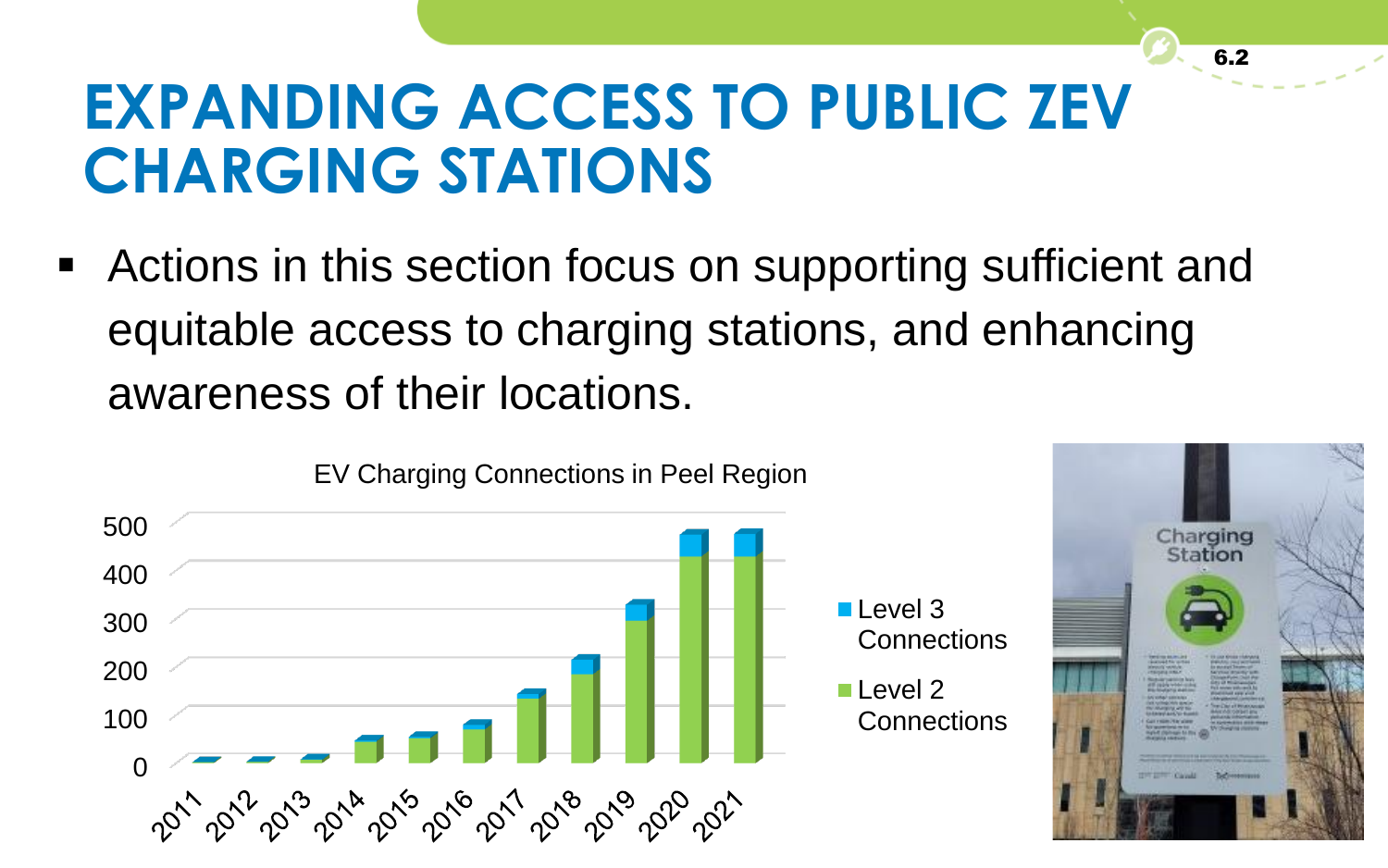### **ENHANCING ZEV EDUCATION AND AWARENESS**

 Actions in this section aim to increase ZEV knowledge amongst Peel residents, businesses, and PCCP members.

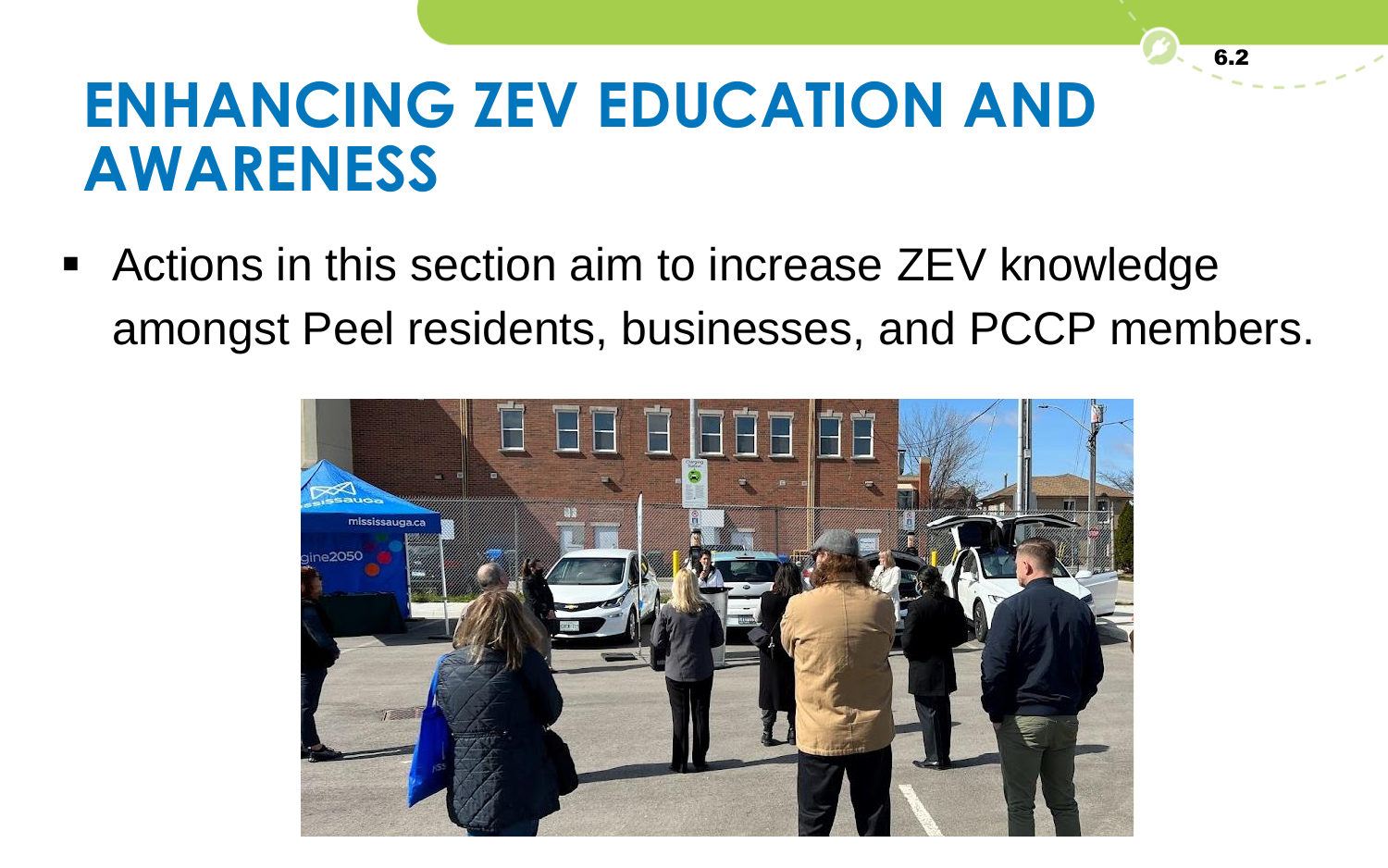### **ENHANCING PRIVATE INVESTMENT IN ZEVS AND CHARGING INFRASTRUCTURE**

 Actions in this section focus on municipal programs to support businesses and residents in purchasing ZEVs and charging infrastructure.



Peel Region Vehicle Registrations



6.2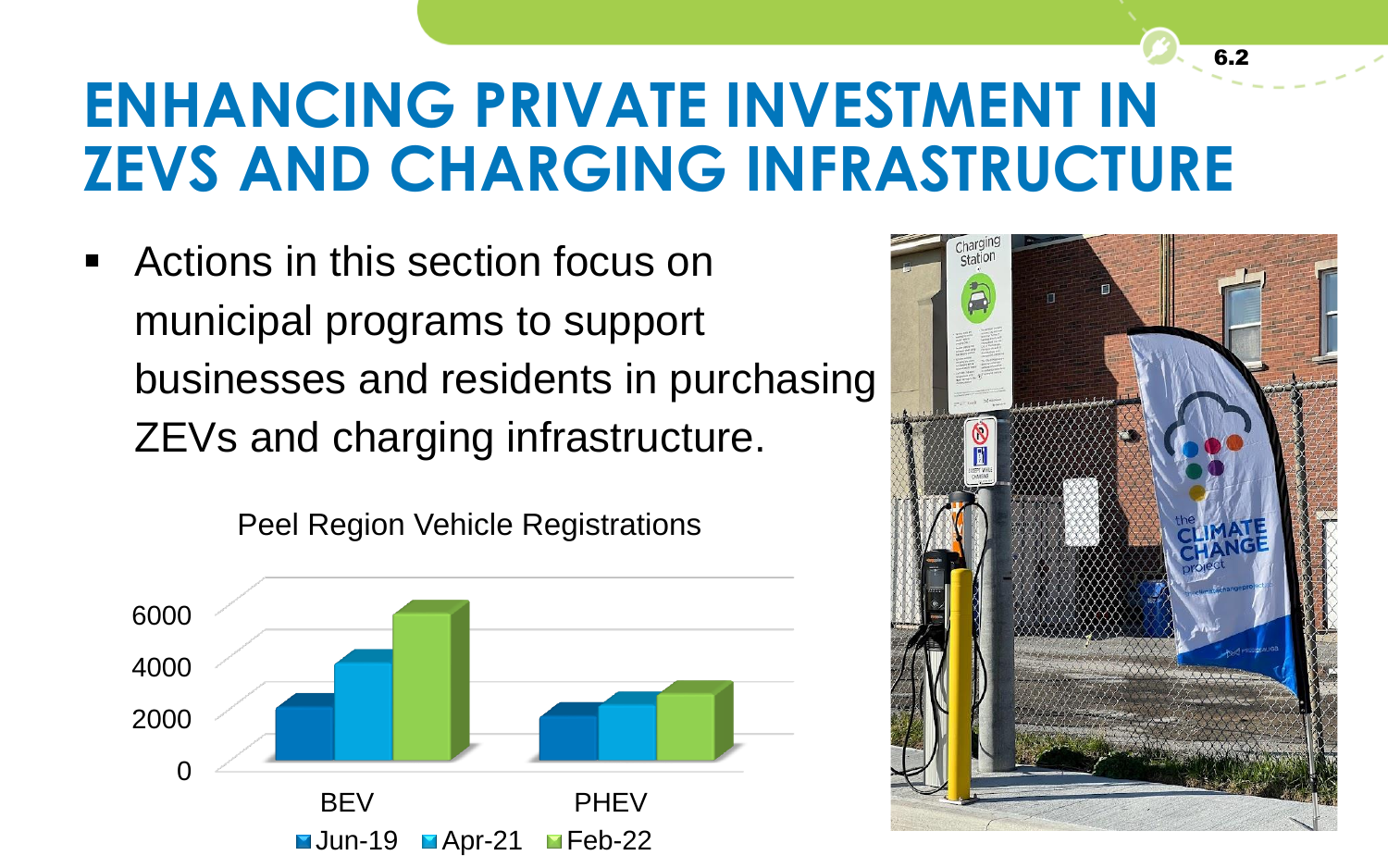### **EMBEDDING ZEV INFRASTRUCTURE CONSIDERATIONS IN THE PLANNING PROCESS**

 Actions in this section focus on enhancing municipal policies and development standards for charging infrastructure, as well as coordinating with local electric utilities on planning, programming, and innovation.

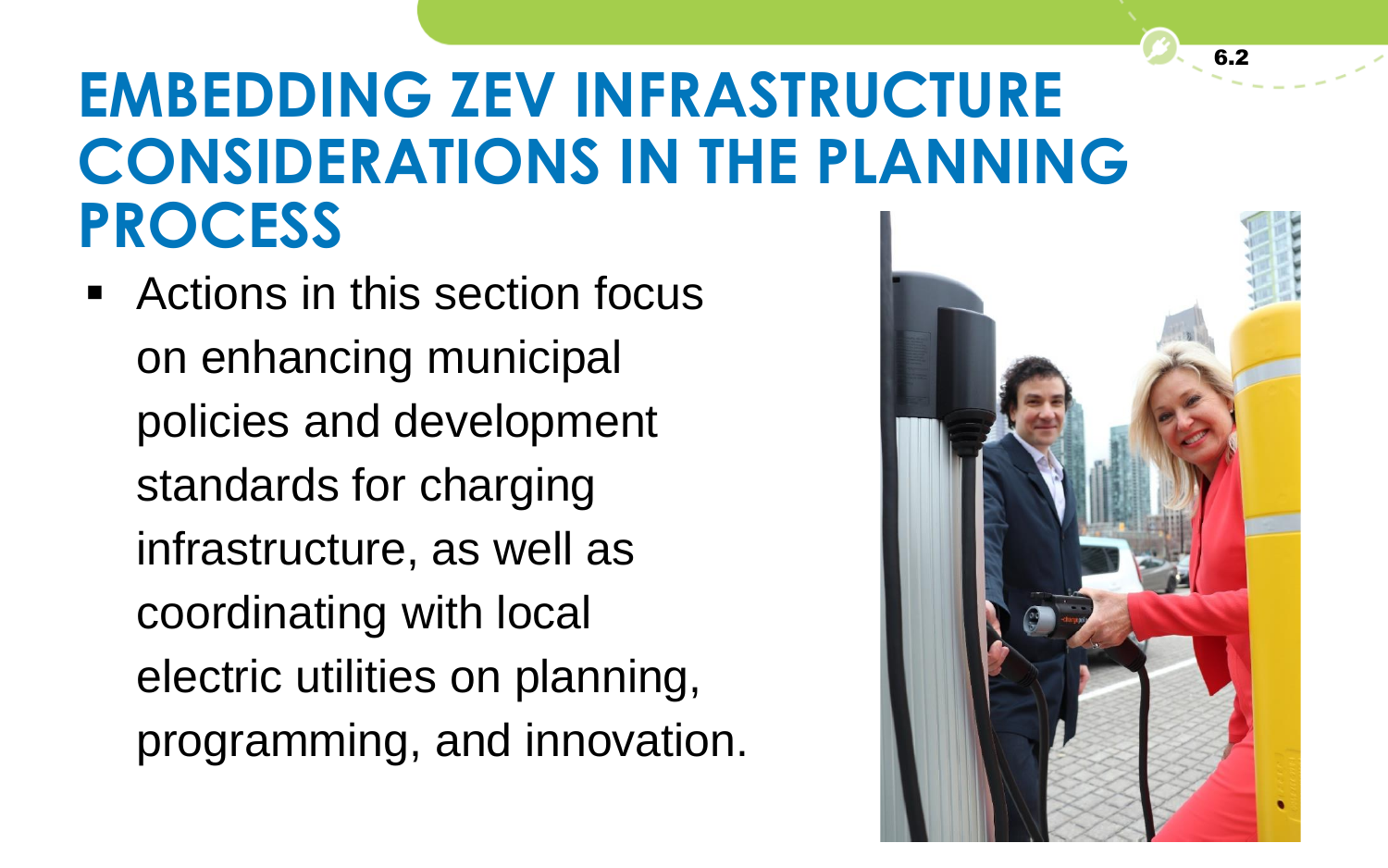### **ADVOCATING, IMPLEMENTING AND REPORTING COLLECTIVELY**

 Actions in this section focus on establishing the governance and partnerships needed to implement the ZEV strategy and advocating on the PCCP Members' needs to achieve Federal ZEV sales targets.

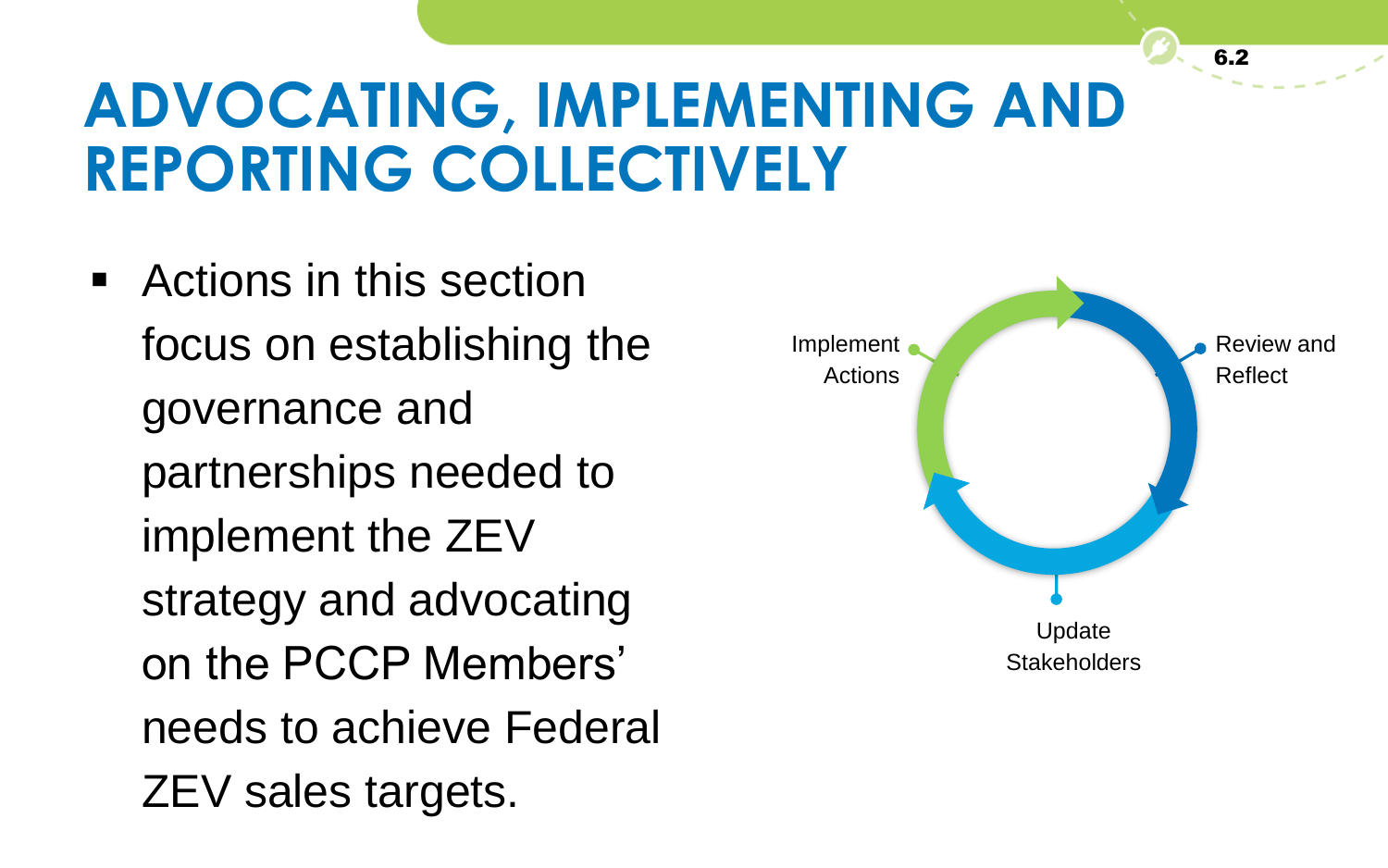### **NEXT STEPS**

- Staff will take the final Peel ZEV Strategy to Regional and Local Municipalities' Councils, and Conservation Authority Boards for endorsement
- With approval, staff will develop a ZEV Strategy Task Force comprised of municipal and conservation authority representatives that will work together to implement the Peel ZEV Strategy actions